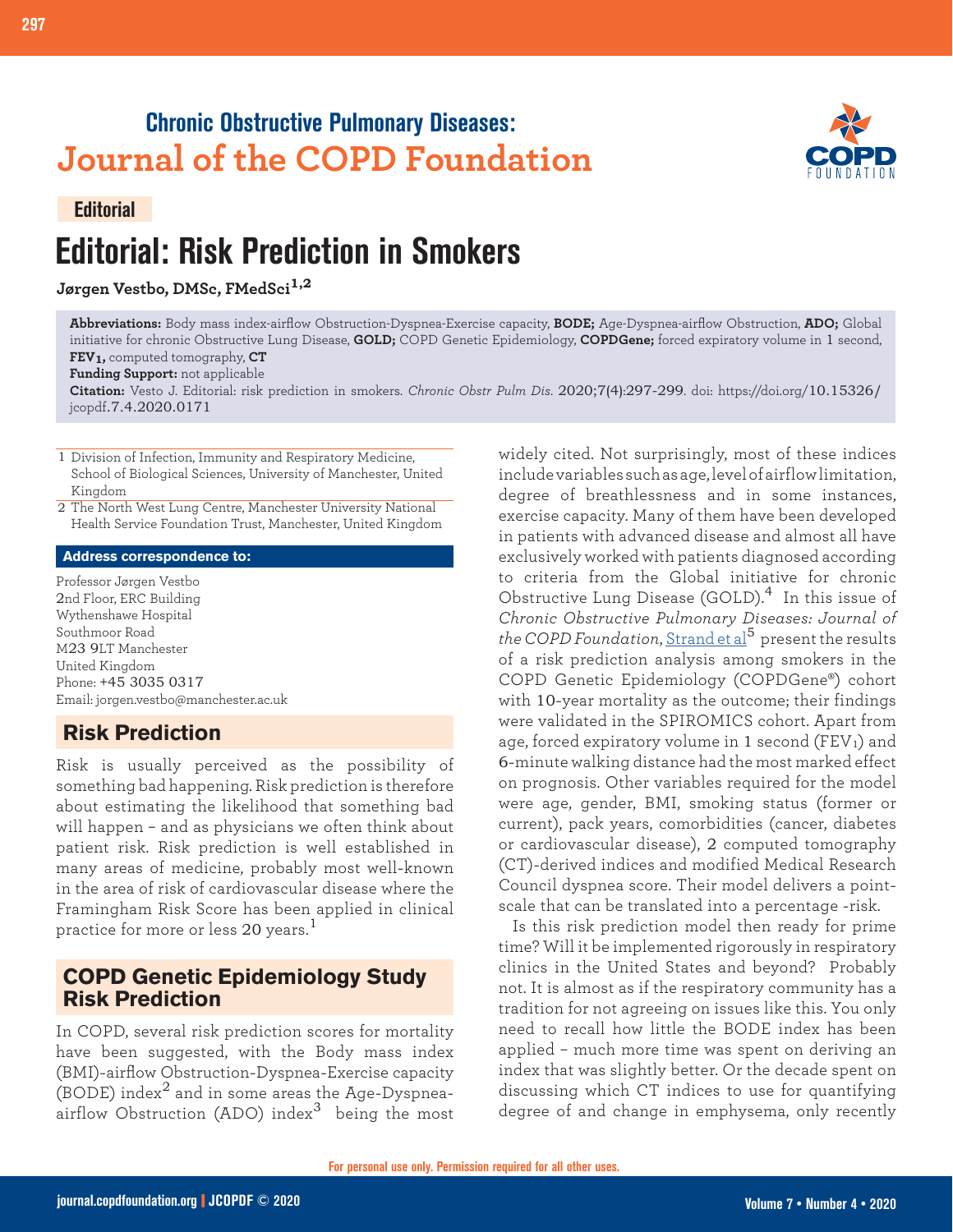laid to rest by large studies such as COPDGene. Other specialties have been much better on agreeing on indice such as the Tumor-Nodes-Metastases staging index in oncology and the Framingham Risk Score in cardiology. With these standardized indices, both specialties have been able to progress at a pace more impressive than what we have seen in respiratory medicine in general and COPD in particular.

So, what will be the main objections to the presented risk prediction score? The first will be that it only applies to smokers. This is likely a minor issue for most but relevant in many parts of the world; however, one would likely only expect a mortality risk prediction model to work in areas with fairly similar socioeconomic features. Given the impact of socioeconomic status on mortality, it is perhaps a little surprising that length of education is not a feature of the model. Secondly, it will be pointed out that the score is based on a convenience cohort and not a population sample as has been the case for the Framingham Risk Score. Subsequent application in other cohorts will show if this is a problem or not. Thirdly, it will be criticized for being too complex and too detailed in the assessment, something that is easily solved with easy-to-use digital tools. Personally, I would have liked a small second-class model without the CT indices as this would allow it to be more widely used. Finally, it will likely be met with the usual comment "nice, but with our data, we can

develop an even better model…."

Does the model surprise us? Probably not. However, there are some clear differences in effect according to gender. Cachexia is riskier for men than women, and low level of lung function has a larger impact on women – demonstrating that there is a limit for absolute volumes being compatible with life.<sup>6</sup> The effect of remaining a smoker compared to becoming a quitter is fairly small and this could be an issue worth revisiting in the future. The limited effect is likely a reflection of smoking cessation still being associated with severe disease; cessation is driven by worsened disease. One could hope that less sick COPD patients will in the future be more likely to quit smoking, thus making the risk associated with being an ex-smoker smaller.

Finally, the authors highlight that the model provides prediction within GOLD categories, but this is hardly a surprise given that GOLD only uses  $FEV<sub>1</sub>$ and has given up on staging COPD. I would hope that GOLD and other authoritative bodies in the COPD world would embrace the idea of a risk prediction score – and why not use the one presented by Strand  $et$ al?

#### **Declaration of Interest**

JV is supported by the National Institute for Health Research Manchester Biomedical Research Centre.